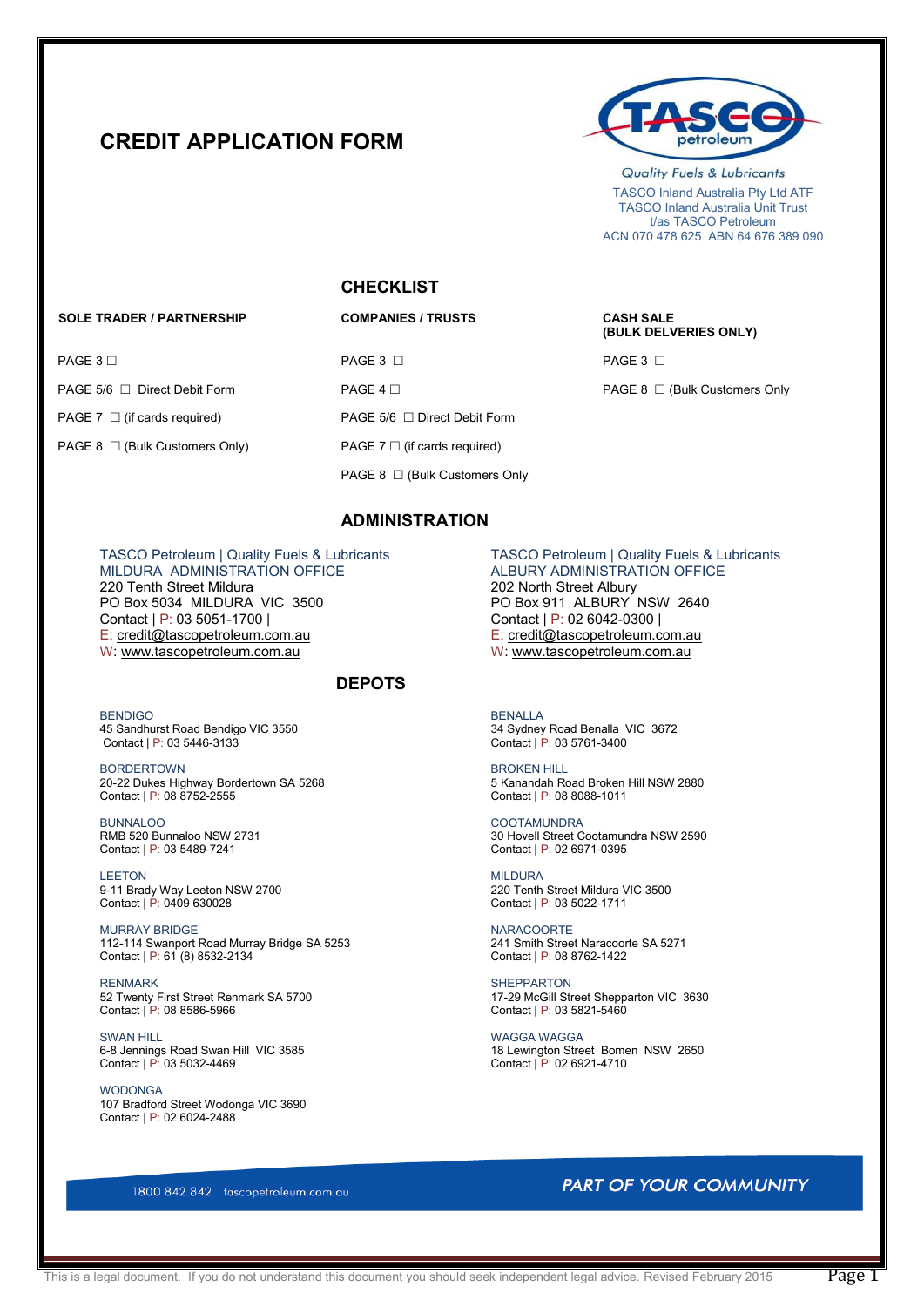## **TERMS & CONDITIONS**



### **CONDITIONS OF SALE**

1. Unless otherwise agreed in writing the Purchaser shall take delivery of any products ordered at the Purchaser's nominated delivery address. Products left at unattended sites are at the Purchaser's risk. Any risk of loss, deterioration or damage from any cause in respect of the products passes on delivery.

2. TASCO Inland Australia Pty Ltd ATF TASCO Inland Australia Unit Trust t/as TASCO Petroleum (TASCO) will not be liable for any non-delivery unless written notification of such non-delivery is received within seven days after receipt of a statement or invoice that includes reference to non-delivered products. TASCO's liability in such a case shall be limited to replacement of the products within a reasonable time.

3. TASCO retains ownership of the products until the Purchaser has paid for them in full. Where any products are mixed or commingled with any of other products before payment, TASCO will own the resulting mixed or commingled products as if TASCO had supplied the mixed or commingled products. After delivery and while TASCO remains the owner of the products the Purchaser agrees to hold the products as bailee only.

4. Payment shall be made by the Purchaser to TASCO within 21 days of the end of the month in which the products were purchased or credit terms agreed between TASCO and the Purchaser. Overdue accounts shall incur an administration fee in an amount fixed by TASCO from time to time. TASCO reserves the right to vary the amount of the administration fees in it's discretion. The Purchaser agrees to pay any collection costs and expenses (including legal cost on a Solicitor/Client basis) that TASCO incurs in recovering or attempting to recover any amount owing. All payments shall be made without set-off, counter claim or other deduction (except any compulsory deduction for taxation).

5. The law of the State of Victoria applies to these conditions of sale.

6. TASCO reserves the right to accept in whole or part any order, or decline any order, and any order or part order not accepted is deemed cancelled.

7. Once lodged with TASCO, an order may not be cancelled, or delivery of it delayed, without prior agreement of TASCO. The Purchaser agrees to pay all costs and expenses incurred by TASCO in any way arising out of an order, prior to acceptance by TASCO of any purported cancellation or variation of any order.

Where any payment is overdue, TASCO may at it's option either cancel un-completed orders, or suspend delivery of any product yet to be delivered, or exercise any other rights open to it against a Purchaser for breach of contract.

### **9. PERSONAL PROPERTY SECURITIES ACT 2009 (PPSA)**

The Purchaser agrees that:

(a) these conditions of sale are a security agreement for the purposes of the PPSA;

(b) TASCO has a security interest in all products that it supplies to the Purchaser pursuant to these conditions of sale;

(c) TASCO has a security interest in all products that it has previously supplied to the Purchaser and all after-acquired products that it supplies to the Purchaser in the future in respect of all moneys that the Purchaser owes to TASCO;

(d) the security interest is a continuing security interest until the Purchaser has paid all moneys owing;

(e) it irrevocably waives its right to receive a verification statement under s 157 of the PPSA;

(f) it will reimburse TASCO for all costs, expenses and other charges incurred, expended or payable by TASCO in relation to the filing of a financing statement, or a financing change statement or releasing the security interest created by these conditions of sale;

(g) it will promptly to sign any further documents or provide further information or do any other things that TASCO reasonably requires to perfect and maintain perfection of TASCO's security interest in the products, including costs and expenses relating to enforcement or attempted enforcement of the security interest in respect of these conditions of sale;

(h) it is not the owner of the products and as such if chapter 4 of the PPSA applies to these conditions of sale, TASCO and the Purchaser contract out of the enforcement provisions of s115(1);

(i) TASCO is authorised, at any reasonable time, to enter and re-take the goods sold and then re-sell the products and retain the proceeds of the sale without prejudice to its rights to claim the balance of the purchase price and interest from the Purchaser or signatory; and

(j) the provisions of this clause survive the termination of these conditions of sale.

10. A Purchaser has no right to return products which are not standard carrying stock of TASCO unless such products are defective. Standard products may be returned to TASCO provided that -

- (a) the products are returned within 14 days of the date of supply;
- (b) the returnedproducts are undamaged;
- (c) the original invoice is provided;  $\overrightarrow{d}$  notification of return is made to TASCO within 7 days of supply;
- (e) the Purchaser pays the restocking fee; and
- freight and other costs, including Insurance, are borne by the Purchaser.

11. Products sold by TASCO carry only such guarantees and warranties as are specified in any catalogue of TASCO or in any catalogues of suppliers of the products to TASCO. The liability of TASCO's under such guanrantee and warranties or otherwise in respect of any damage to or occasioned by the products shall not exceed the invoice value of the products. TASCO will not be liable for an consequential loss.To the extent permitted by law, all conditions and warranties as to the condition or quality or merchantability of the products or their fitness for any particular purpose, or as to their having particular attributes, and all other conditions and warranties whatsoever, whether statutory or otherwise, are excluded. Nothing in these conditions of sale shall operate to exclude, restict or modify in any manner whatsoever the rights conferred on a consumer by the Competition and Consumer Act 2010 or any other Commomwealth, State and Territorial Laws that cannot lawfully be excluded, restricted or modified. Any liablity implied for breach of any such condition or warranty shall be limited to the replacement of the product or the supply of the equivalent or payment of the cost of acquiring or replacing the product.

#### **12**. **PRIVACY ACT 1988**

The Purchaser acknowledges and agrees that:

(a) TASCO may collect personal information from the Purchaser through its application for credit with TASCO for the purpose of identifying the Purchaser, suppling product to the Purchaser, and recovering payment from the Purchaser;

(b) the Purchaser may access the personal information held by TASCO and may seek correction of the personal information by contacting TASCO;

 $(c)$  TASCO may refuse the Purchasers application for credit (or for future credit) if the personal information is not collected by TASCO;

(d) TASCO may collect repayment history information on the Purchaser and may disclose the Purchaser's repayment history information to Credit Reporting Bodies in accordance with the *Privacy Act 1988* (CTH). Credit Reporting Bodies that TASCO provide information to are: National Credit Insurance Brokers (contactable via website at www.nci.com.au) and Veda Applied Intelligence (contactable via website at www.veda.com.au).

(e) TASCO will manage personal information in accordance with TASCO's Australian Privacy Principles (APP) Privacy Policy. A copy of the policy is available at the TASCO website (http://www.tascopetroleum.com.au) or by contacting TASCO.

13. These conditions shall apply to all orders for products placed by the Purchaser with TASCO to the exclusion of all other terms and conditions unless otherwise expressly agreed between the parties in writing.

14. TASCO reserves the right to vary the terms and conditions of sale at any time by giving 30 days prior notice in writing to the Purchaser of any variation.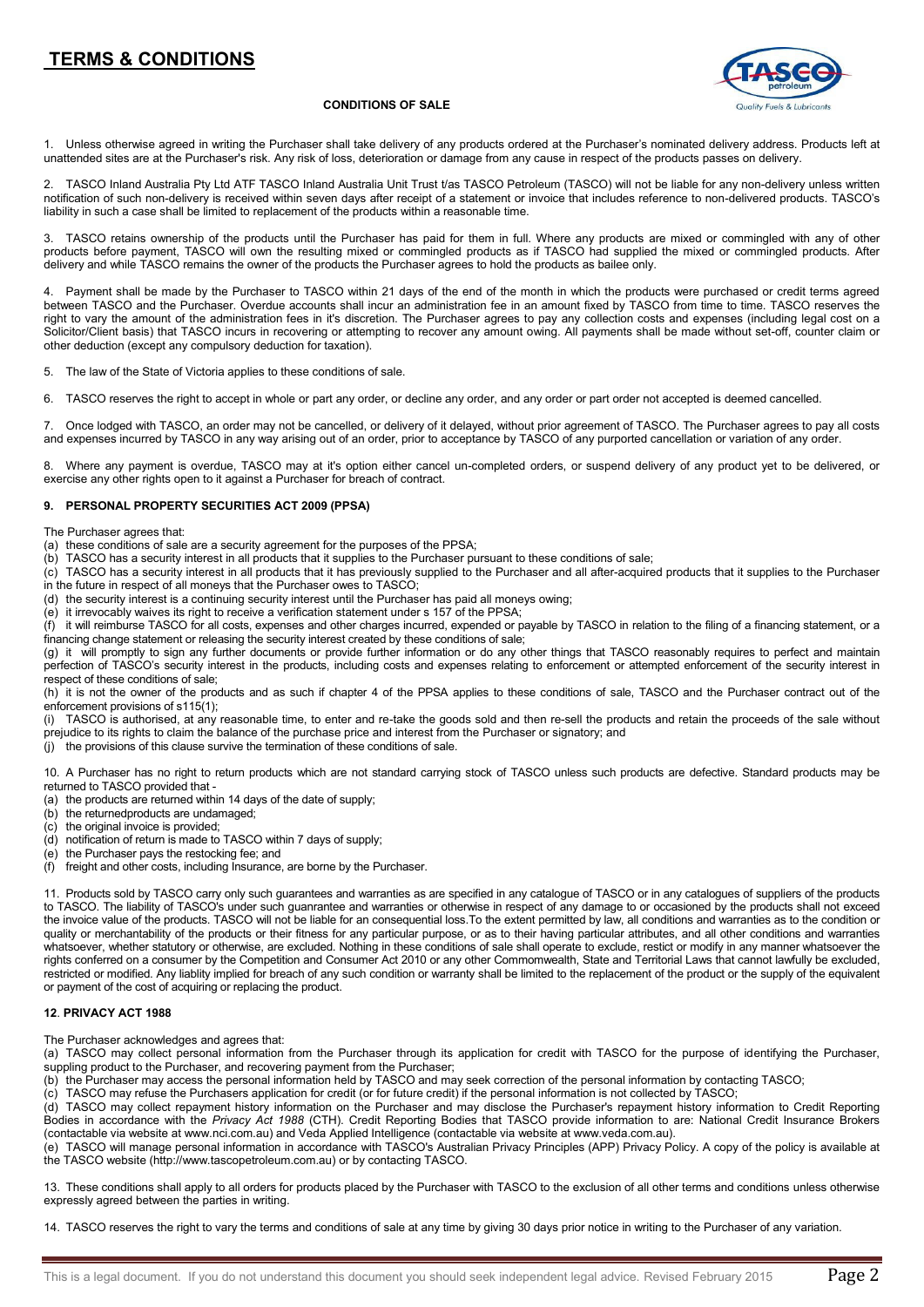### **□ CONSUMER/COMMERCIAL CREDIT ACCOUNT □ CASH SALE ACCOUNT**



| Type of Entity: (Please Tick) |  |
|-------------------------------|--|
|-------------------------------|--|

**Type of Entity: (Please Tick) □ Company □ Individual/Partnership □ Trust** 

|                                                              | <b>Company Name/Partnership,</b><br>Trust or Individual:      |                            |         |                             |                         |                             |            |                   | <b>Roamy Focia &amp; Lopricains</b> |
|--------------------------------------------------------------|---------------------------------------------------------------|----------------------------|---------|-----------------------------|-------------------------|-----------------------------|------------|-------------------|-------------------------------------|
|                                                              | <b>Trading Name:</b>                                          |                            |         |                             |                         |                             |            |                   |                                     |
| ABN:                                                         |                                                               |                            | ACN:    |                             |                         |                             |            |                   |                                     |
|                                                              | <b>Postal Address:</b>                                        |                            |         |                             |                         |                             |            | <b>Post Code:</b> |                                     |
|                                                              | <b>Business Address:</b>                                      |                            |         |                             |                         |                             |            |                   |                                     |
|                                                              | Home Address:                                                 |                            |         |                             |                         |                             |            |                   |                                     |
|                                                              | <b>Nominated Contact:</b>                                     |                            |         |                             |                         |                             |            |                   |                                     |
| Telephone:                                                   |                                                               |                            | Mobile: |                             |                         |                             |            |                   |                                     |
| Email:                                                       |                                                               |                            |         |                             |                         | <b>Email Statement:</b>     |            | $\Box$ Yes        | $\square$ No                        |
|                                                              | <b>Customer Portal Access:</b>                                | $\square$ No<br>$\Box$ Yes |         |                             |                         |                             |            |                   |                                     |
|                                                              | <b>Nature of Business:</b>                                    |                            |         |                             |                         | Length of Time in Business: |            |                   | Years                               |
|                                                              | <b>Estimated Purchases:</b>                                   | \$                         |         | <b>Per Month</b>            | <b>Bulk Deliveries:</b> |                             | $\Box$ Yes | $\Box$ No         |                                     |
|                                                              | <b>Trade References:</b>                                      |                            |         |                             |                         |                             |            |                   |                                     |
| 1                                                            | Telephone:                                                    |                            |         |                             |                         |                             |            |                   |                                     |
| 2                                                            | Telephone:                                                    |                            |         |                             |                         |                             |            |                   |                                     |
| 3<br>Telephone:                                              |                                                               |                            |         |                             |                         |                             |            |                   |                                     |
| Financial Position (Companies Only): or attach Balance Sheet |                                                               |                            |         |                             |                         |                             |            |                   |                                     |
|                                                              | <b>Current Assets:</b>                                        | \$                         |         | <b>Current Liabilities:</b> |                         |                             | \$         |                   |                                     |
|                                                              | <b>Total Assets:</b><br>\$<br><b>Total Liabilities:</b><br>\$ |                            |         |                             |                         |                             |            |                   |                                     |

### **Terms & Conditions Declaration & Notice of Disclosure of Your Credit Information**

I/we declare the statements made and information contained herein to be true in every respect and agree to comply with the trading terms and conditions of TASCO a copy of which has been provided to me/us (page 2 of this credit application) and undertake to advise TASCO in writing of any changes to my/our trading details.

I/we agree that TASCO may give to and seek from any other credit providers named in this application and any credit provider that may be named in a credit report issued by a credit reporting agency information about my/our credit arrangements. I/we understand that this information can include any information about my/our credit worthiness, credit standing, credit history or credit capacity that credit providers are allowed to give or receive from each other under the Privacy Act.

I/we understand that TASCO reserves the right to withdraw credit facilities at any time.

### **All Company Directors must sign our Guarantee & Indemnity (refer page 4)**

**Approval is conditional upon implementation or acceptance of direct debit arrangements. Please complete the Direct Debit Request Form.**

### **TO BE SIGNED BY ALL PARTNERS/INDIVIDUALS OR COMPANY AUTHORISED OFFICERS**

| <b>Full Name:</b>                                                                           | <b>Full Name:</b>         | <b>Full Name:</b>         |
|---------------------------------------------------------------------------------------------|---------------------------|---------------------------|
|                                                                                             |                           |                           |
| Signature:                                                                                  | Signature:                | Signature:                |
| Date:                                                                                       | Date:                     | Date:                     |
| <b>Title/Position:</b>                                                                      | <b>Title/Position:</b>    | <b>Title/Position:</b>    |
|                                                                                             |                           |                           |
| * Date of Birth:                                                                            | * Date of Birth:          | * Date of Birth:          |
| * Drivers Licence:                                                                          | * Drivers Licence:        | * Drivers Licence:        |
|                                                                                             |                           |                           |
| Witness Name:                                                                               | Witness Name:             | <b>Witness Name:</b>      |
|                                                                                             |                           |                           |
| <b>Witness Signature:</b>                                                                   | <b>Witness Signature:</b> | <b>Witness Signature:</b> |
| * Date of Birth & Drivers Licence must be provided for all individual/ partnership accounts |                           |                           |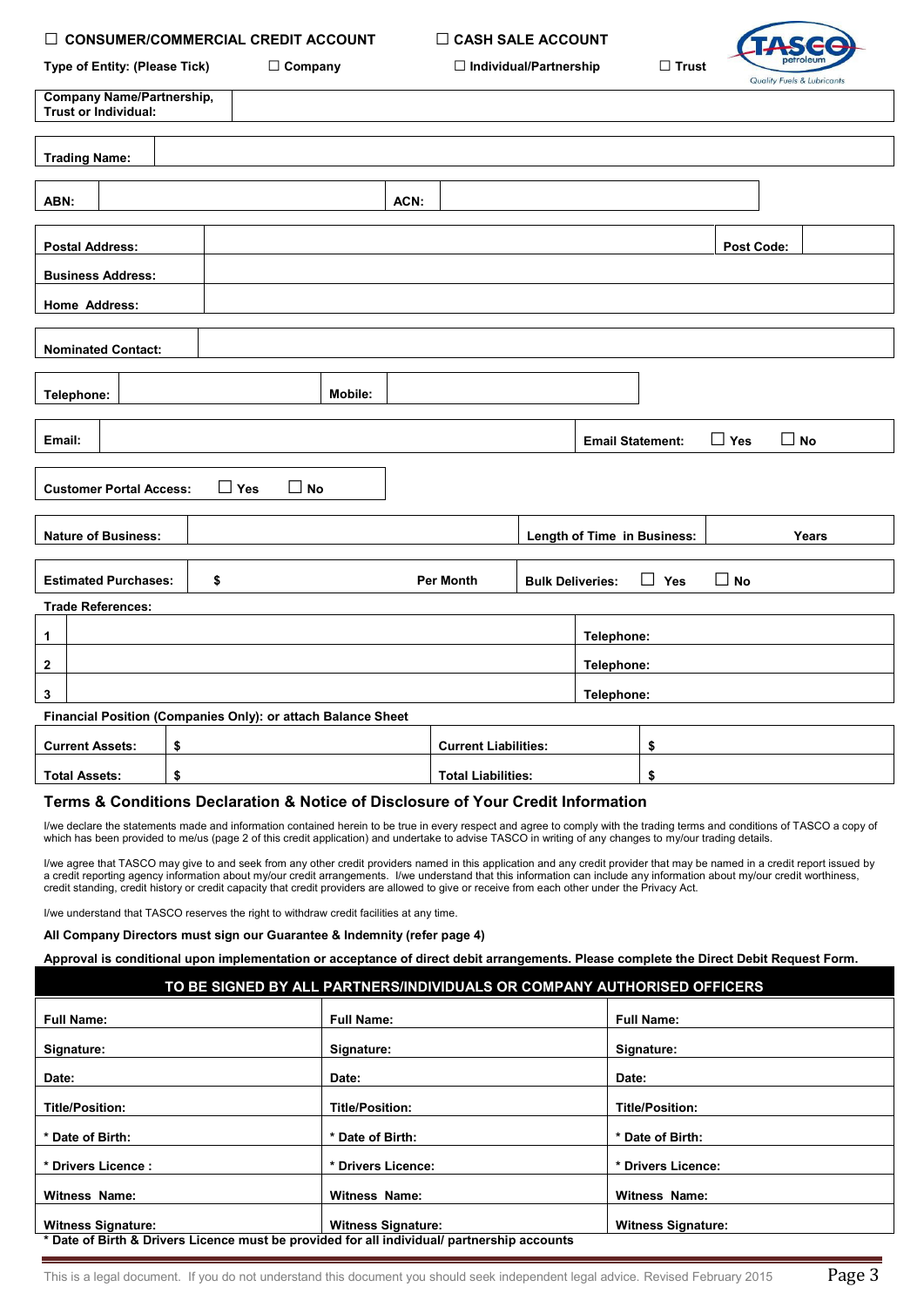### **GUARANTEE & INDEMNITY (TO BE COMPLETED BY COMPANIES ONLY)**

### **ALL DIRECTORS MUST SIGN GUARANTEE & IDEMNITY**



**COMPANY NAME........................................................................................DATE INCORPORATED..................................**

Note that the Applicant is to immediately advise TASCO of any change in the Companies Directors

**To: TASCO Inland Australia Pty Ltd ATF TASCO Inland Australia Unit Trust trading as TASCO Petroleum(TASCO)'. Registered Office:220 Tenth Street, Mildura Victoria 3500**

We/l, the guarantor(s) whose name and address are set out below (the Guarantor) unconditionally and irrevocably guarantee the due and punctual payment of the Guaranteed **Money. The Guarantor enters into this Deed for valuable consideration that includes TASCO entering into the credit agreement at the request of the Guarantor. If any**  Guaranteed Money is not owing by or recoverable from the Company for any reason the Guarantor shall indemnify TASCO against any loss. The amount of that loss will **equal the amount TASCO would otherwise have been entitled to recover.** 

**Neither this Deed nor the obligations of the Guarantor under it will be affected by anything which but for this provision might operate to release, prejudicially affect or discharge them or in any way relieve the Guarantor from any obligation whether with or without the consent or knowledge of the Guarantor. This provision is a principal and independent obligation.**

**This Deed:** 

(a) is a continuing guarantee and indemnity;<br>(b) will not be taken to be wholly or partially discharged by the payment or any money and the related obligations of the Company at any time or by any settlement of **account or other matter or thing; and**<br> **(c)** remains in full force until

**(c) remains in full force until the Guaranteed Money and the related obligations have been fully performed by the Company and the Guarantor has completely performed its obligations under this document.**

**This Deed covers the Guaranteed Money and related obligations of the Company as varied from time to time including as a result of any amendment to, or waiver under the credit agreement and whether or not with the consent or notice to the Guarantor. This does not limit any other provision.**

The Guarantor(s) grant a security interest in all present and after-acquired personal property. This security interest is a continuing security interest and secures the payment and performance of the Guaranteed Obligations and is a security agreement for the purposes of the PPSA. The Guarantor(s) agree that TASCO may register a financing<br>statement, including any financing charge statement. The Gu **the extent that Chapter 4 of the PPSA applies to this security agreement, both TASCO & the Guarantor(s) contract out of the enforcement provisions in s115(1).**

**A judgment obtained against the Company will be conclusive against the Guarantor.** 

If TASCO is required by law to disgorge any payment received by it under the credit agreement or this Deed under any statutory provisions then the parties shall be restored<br>to the rights which each would have had if the pa **provision continues after this Deed is discharged.** 

**Until the Guaranteed Money has been irrevocably paid and discharged in full the Guarantor is not entitled to and shall not, except as directed by TASCO:** 

- **(a) be subrogated to TASCO or claim the benefit of any security interest or guarantee held by TASCO at any time;**
- **(b) either directly or indirectly prove in, claim or receive the benefit of, any distribution, dividend or payment arising out of or relating to the liquidation of the Company without the consent of TASCO; or**
- **(c) have or claim any right of contribution or indemnity from the Company or any security provider.**

**In this Deed, the Company means the company that has made application for a consumer/commercial credit account with TASCO, a copy of said application which is attached hereto. Guaranteed Money means all money which the Company (whether alone or not) is or at any time may become actually or contingently liable to pay to or for**  the account of TASCO (whether alone or not) for any reason whatever under or in connection with the credit agreement. It includes money by way of principal, interest, fees,<br>costs, indemnity, charges, duties or expenses or **of or default under or in connection with the credit agreement and includes money that the Company would have been liable to pay but for its liquidation, or some other reason.**

**The Guarantor shall make all payments without set-off, counter claim or other deduction (except any compulsory deduction for taxation).**

**Any certificate by TASCO or an authorised officer of TASCO stating the amount of the Guaranteed Money, or an amount owing under this Deed, at a date mentioned in the certificate is conclusive. It binds the Guarantor in the absence of manifest error.**

This Deed binds any person who signs this Deed even if for any reason a person who is intended to be a Guarantor fails to sign it. The obligations of the Guarantor under **this Deed bind its successors and permitted substitutes or assigns. If there is more than one Guarantor those obligations bind them jointly and severally. The provisions of this Deed survive termination of the credit agreement.**

**TASCO may assign the benefit of this Deed without the consent of the the Company or Guarantor.** 

#### **PRIVACY ACT 1988**

**I agree that TASCO may give to and seek from any other credit providers named in this application and any credit provider that may be named in a credit report issued by a credit reporting agency information about my/our credit arrangements. I understand that this information can include any information about my/our credit worthiness, credit standing, credit history or credit capacity that credit providers are allowed to give or receive from each other under the Privacy Act.** 

| <b>DIRECTORS FULL NAME (print)</b> | <b>DIRECTORS FULL NAME (print)</b> |
|------------------------------------|------------------------------------|
|                                    |                                    |
|                                    |                                    |
|                                    |                                    |
|                                    |                                    |
|                                    |                                    |
|                                    |                                    |
| <b>DIRECTORS FULL NAME (print)</b> | <b>DIRECTORS FULL NAME (print)</b> |
|                                    |                                    |
|                                    |                                    |
|                                    |                                    |
|                                    |                                    |
|                                    |                                    |
|                                    |                                    |
|                                    |                                    |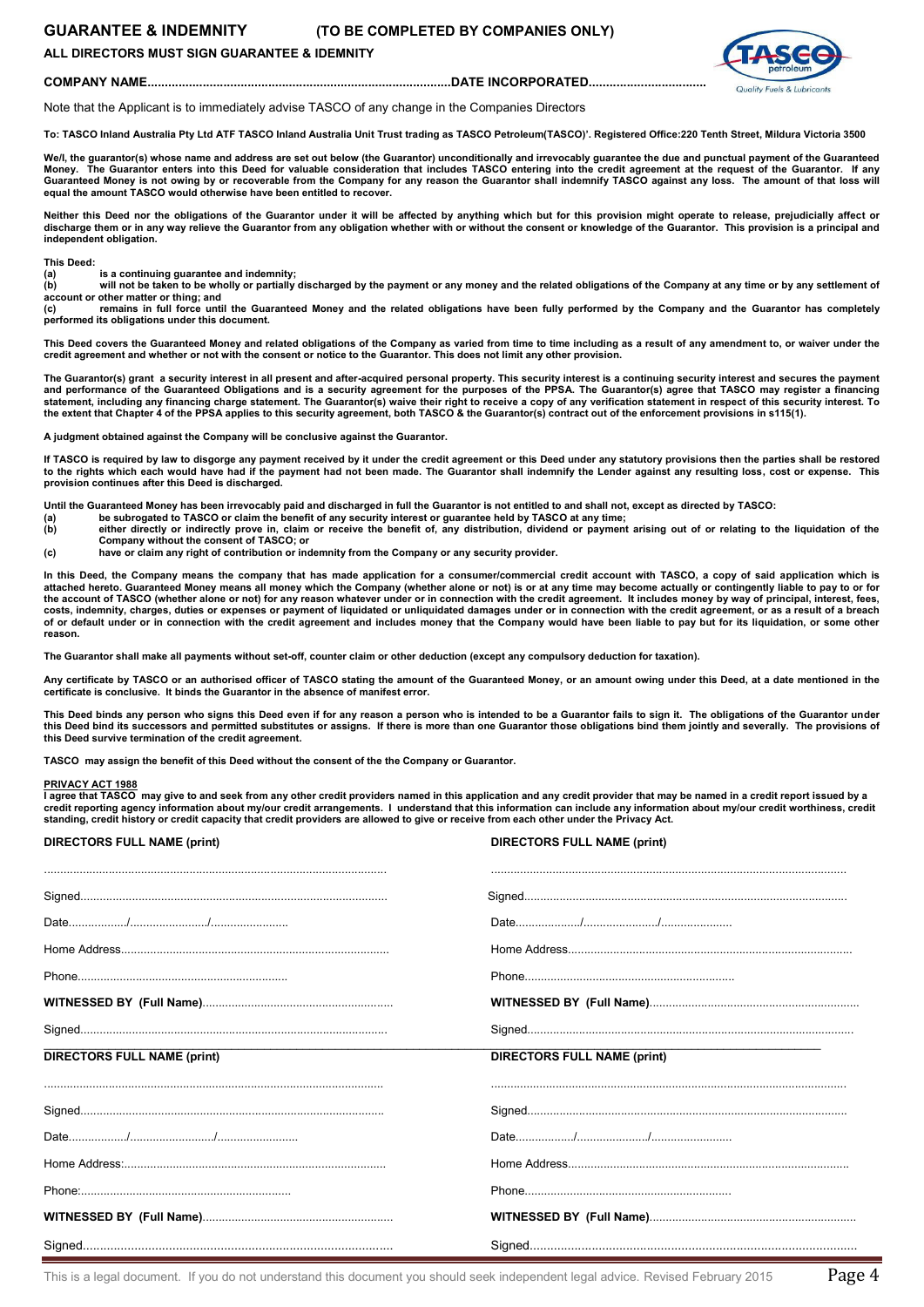# **DIRECT DEBIT Request Form**

**Request for Debiting Amounts to Accounts by Direct Debit Request.** 

**A/C NUMBER:**........………………….………..………………… **(OFFICE USE)** 

**I / We:**…..…………………………………………….…………………….……..……………………………..…………

Name of Purchaser(s) giving Direct Debit Request

**Of (Address**) …. ……………………….…..……………………………..………………………..…..…………………

**Authorise and request** You TASCO Inland Australia Pty Ltd ATF TASCO Inland Australia Unit Trust t/as TASCO Petroleum - APCA User ID Number 064124

 To arrange for funds to be debited from my/our account at the financial institution identified below and as prescribed below through the Bulk Electronic Clearing System (BECS). This authorisation is to remain in force in accordance with the terms described in the Direct Debit Request Service Agreement overleaf.

### **OR**

 $\Box$  To arrange for funds to be debited from my/our Credit Card

### **I / We authorise the following:**

1. The Debit User to verify the details of the abovementioned account with my/our Financial Institution.

2. The Financial Institution to release information allowing the Debit User to verify the abovementioned account details.

### **BANK ACCOUNT DETAILS**

| BSB Numbers __ _ _ / _ _ _ _ Mccount Number _ _ _ _ _ _ _ _ _ _ _ _ _ _ _ _ _                                                                                                                                                                        |  |  |  |
|------------------------------------------------------------------------------------------------------------------------------------------------------------------------------------------------------------------------------------------------------|--|--|--|
| <b>OR</b>                                                                                                                                                                                                                                            |  |  |  |
| <b>CREDIT CARD DETAILS</b>                                                                                                                                                                                                                           |  |  |  |
| <b>Card Type</b> Credit Card $\Box$ Debit Card $\Box$ <b>Card Number</b> $\qquad \qquad /$ $\qquad \qquad /$                                                                                                                                         |  |  |  |
| Name on Card……………………………………………………………                                                                                                                                                                                                                  |  |  |  |
| Direct Debit by Credit Card will be debited on the 12 <sup>th</sup> of each month. Fees will apply. Fees may vary from time to time. For<br>current merchant rates applicable, please refer to our TASCO Petroleum website www.tascopetroleum.com.au |  |  |  |
| $\Box$<br>I/We request that you debit my/our account and/or Credit Card in accordance with our Agreement<br>Or                                                                                                                                       |  |  |  |
| ⊔<br>I/We request that you debit my/our account and/or Credit Card in accordance with our Agreement and subject to one or more of the<br>following conditions:                                                                                       |  |  |  |
|                                                                                                                                                                                                                                                      |  |  |  |



TASCO Inland Australia Pty Ltd ATF TASCO Inland Australia Unit Trust t/as TASCO Petroleum ABN 64 676 389 090 ACN 070 478 625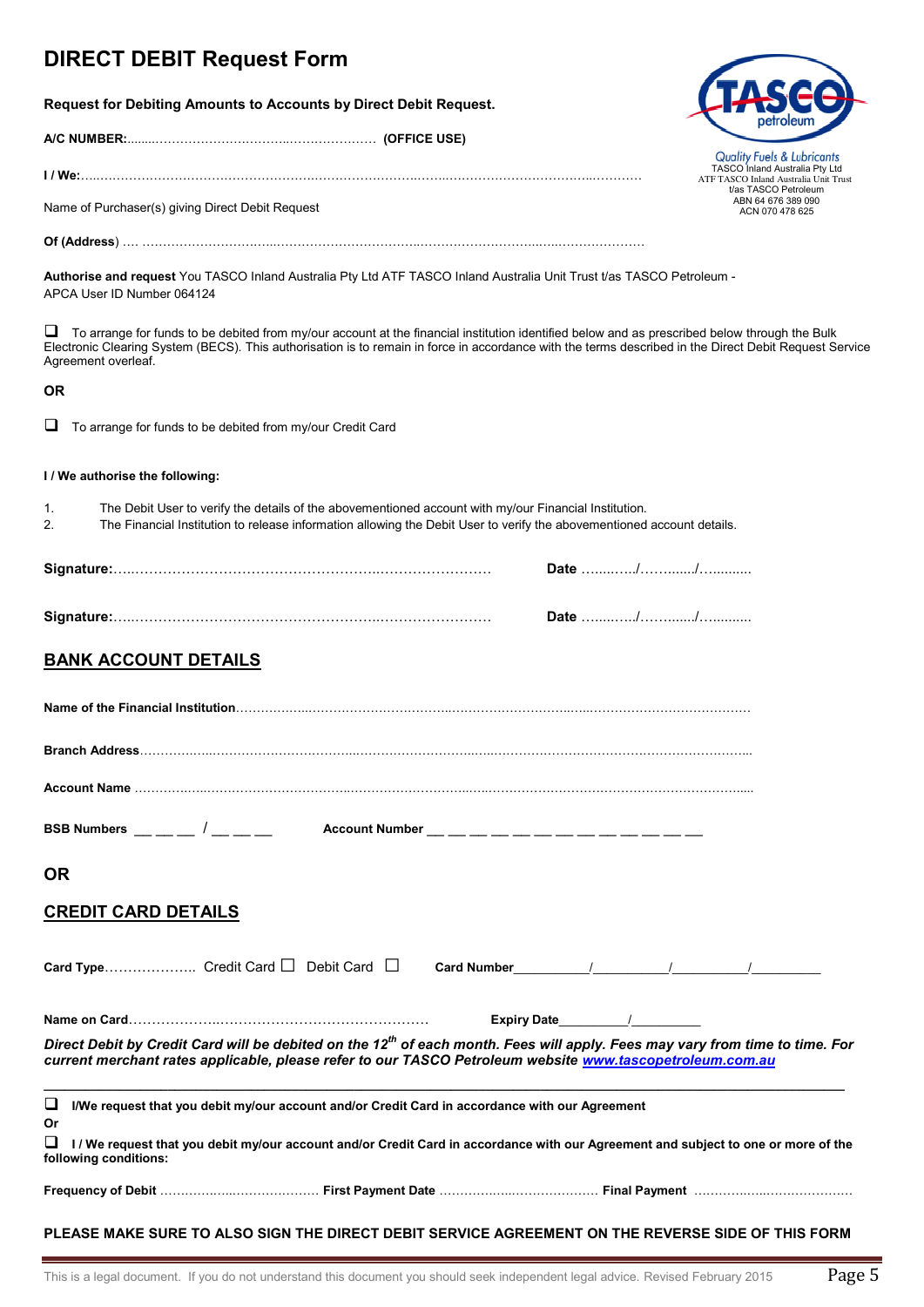## **DIRECT DEBIT REQUEST SERVICE AGREEMENT – PURCHASER VERSION**

This agreement made the \_\_\_\_\_\_day of \_\_\_\_\_\_\_\_\_between TASCO Inland Australia Pty Ltd ATF TASCO Inland Australia Unit Trust t/as TASCO Petroleum (TASCO) (ABN 64 676 389 090) the registered office of which is

situated at 220 Tenth Street, Mildura in the State of Victoria and as the Purchaser: as the Purchaser:

A. TASCO supplies or intends to supply the Purchaser with petroleum products pursuant to the terms and conditions below.

B. The parties agree and acknowledge that it is imperative for proper and efficient operation of the business of TASCO and also the business of the Purchaser that there be timely delivery of petroleum products by TASCO to the Purchaser, and timely payment by the Purchaser to TASCO for the said petroleum products.

C. In order to effect the most timely payment of monies owing from time to time by the Purchaser to TASCO, the parties have agreed to the adoption of the Direct Debit Scheme ("the Scheme") administered by the Australian Payments Clearing Associated Limited (ABN 12 055 136 519) (APCA).

D. The parties acknowledge that the Scheme will be used to allow TASCO to debit the Purchaser's Financial Institution account under the Scheme for all monies payable to TASCO by the Purchaser on any account whatsoever but including:

a. cash sales amounts owed by the Purchaser to TASCO under the Agreement;

### b. monthly debtors' account payments.

### **THE PARTIES HAVE AGREED AS FOLLOWS:**

The Purchaser warrants and undertakes that it will at all times ensure that cleared funds are available to enable full and immediate payment under the Scheme.

 1.1 If you wish to notify TASCO in writing about anything relating to this agreement, you should write to: The Finance Manager, TASCO Petroleum, PO BOX 5034, MILDURA, VIC 3502.

 1.2 TASCO may send notices either electronically to the Purchasers email address or by ordinary post to the address as provided to TASCO by the Purchaser.

1.3 Any notice will be deemed to have been received on the third banking day after emailing or posting.

2. The Purchaser agrees and acknowledges that any breach of this agreement shall be deemed a breach of the Agreement and that, apart from any other rights or remedies of which TASCO may seek to avail itself under the Agreement, TASCO shall have the right to withhold the supply of any further petroleum products until any breach of the Direct Debit Request Service Agreement has been remedied and TASCO has been paid or reimbursed any fees or charges incurred by TASCO of any nature whatsoever, including legal costs, arising directly or indirectly out of any breach by the Purchaser of the Direct Debit Request Service Agreement.

3. In the event that for any reason at any time TASCO is unable to obtain immediate payment under the Scheme from the Purchaser of any monies sought by TASCO to be paid under the Scheme, the Purchaser agrees to pay an administration fee with respect to any account outstanding outside TASCO's terms of payment as set by TASCO from time to time however the administration fee shall not exceed 1.5% per month of the outstanding balance.

4. In relation to any amount claimed or to be claimed by TASCO from the Purchaser under the Scheme, TASCO will furnish billing advice to the Purchaser in the following manner; by way of a GST (Products and Services Tax) complying Tax Invoice.

5. The parties agree that this Scheme shall remain in operation as the mode of payment of all monies by the Purchaser to TASCO (unless TASCO agrees in writing to any variation of this provision) for as long as the Agreement remains in operation between the parties or any assignee or assignees of them or either of them and the Purchaser agrees and undertakes that it will not do anything, or omit to do anything, which would prejudice the ongoing operation of the Scheme as the mode of payment of all monies by the Purchaser to TASCO during the currency of the Agreement.

6. TASCO agrees to provide not less than 14 days notice to the Purchaser if it proposes to make any variation in the Direct Debit arrangements.

7. The Purchaser agrees to give TASCO not less than 7 days notice to request deferment, cancellation, alteration or the stopping of a Direct Debit drawing. Notice must be provided in writing to: The Credit Officer, TASCO Petroleum, PO Box 5034 Mildura VIC 3502 FAX: 03 50 237439 (Mildura Office) or PO Box 911 Albury NSW 2640 FAX: 02 60 231340 (Albury Office).

8. In the event that the Purchaser for any reason disputes the entitlement of TASCO to have direct debited a sum from its Financial Institution's account pursuant to the Scheme, it will detail its complaint, and the reasons therefore, in writing to TASCO who agrees that it will use its best endeavours, in good faith, to resolve the complaint promptly. If the Purchaser is dissatisfied with the response provided by TASCO, then the Purchaser can direct its claim to its Financial Institution who will respond to the complaint.

9. The Purchaser acknowledges that direct debiting through BECS is not available on all accounts, or with all Financial Institutions. The Purchaser acknowledges that it has been advised to check account details against a recent statement from the Financial Institution with whom it currently deals, for the purposes of this Agreement. If the Purchaser is uncertain as to whether its Financial Institution is a participant in the Scheme, it has been advised to check with the Financial Institution or proposed Financial Institution before completing any Direct Debit Request form for the benefit of TASCO.

10. In the event that any payment required to be made under this Agreement is due on a day that is not a business day, then the day for payment of that drawing shall instead be the succeeding business day.

11. In the event that the Purchaser is uncertain as to when a debit will be processed by its Financial Institution and paid to TASCO's account, it should make all necessary enquiries beforehand direct to TASCO.

12. The Purchaser acknowledges that in the event that its Financial Institution returns or dishonours a drawing made under the Scheme, TASCO will contact the Purchaser by telephone to make separate arrangements to redraw the amount and any related Financial Institution fees from the Purchaser's Financial Institution account.

13. TASCO agrees that all Purchaser information, records and account details held by them will be kept confidential except for information provided to its Financial Institution to initiate drawings under the Scheme to its nominated Financial Institution account. The Financial Institution may also require such information to be provided in the event of a claim or in relation to an alleged incorrect or wrongful debit.

### **Signed for and on behalf of**

| <b>Name</b>                                                                                                                          | Name                            |
|--------------------------------------------------------------------------------------------------------------------------------------|---------------------------------|
|                                                                                                                                      |                                 |
| <b>TASCO Inland Australia Pty Ltd ATF</b><br>TASCO Inland Australia Unit Trust t/as TASCO Petroleum<br>by its duly Authorised Agent: | <b>Signed by the Purchaser:</b> |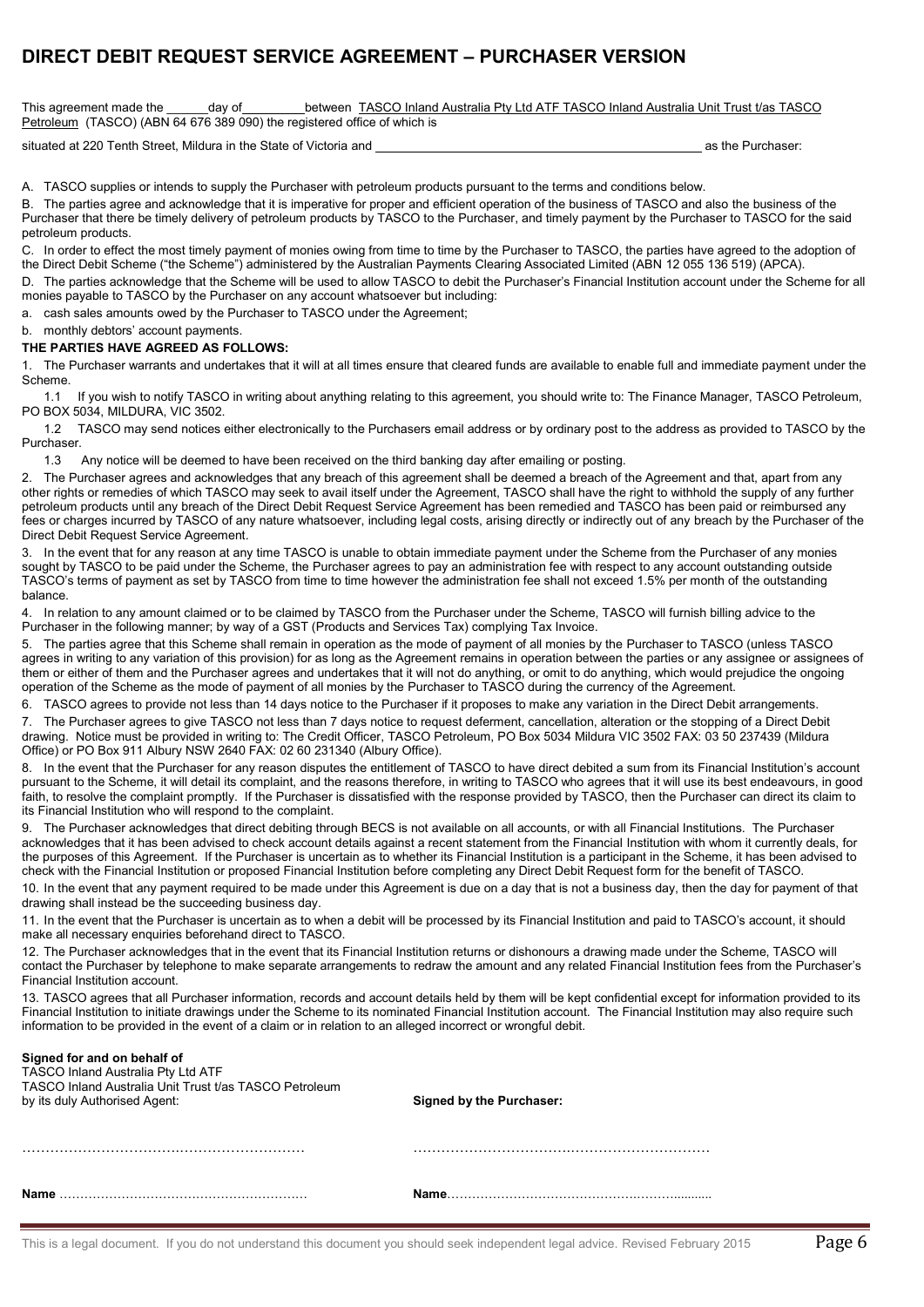# **Card APPLICATION FORM**

**Purchasers who have a current account or are making an application for an account with TASCO Inland Australia Pty Ltd ATF TASCO Inland Australia Unit Trust t/as TASCO Petroleum** (**TASCO) may only complete this form**.



### **Details of Card(s) required**

You may have the card(s) issued by vehicle registration **or** individualised by the Card Holders Name. For security, cards will be issued with a PIN number. Cards not used within a 13 month period are deemed inactive and will be cancelled. Please fill in below the Vehicle Registration **or** Card Holders name that you wish to appear on your card(s)

### **If applying for more than 6 cards, please attach schedule on a separate sheet.**

| Vehicle Registration or Card Holders Name |                              |                                                                 |                      |              |          |  |  |
|-------------------------------------------|------------------------------|-----------------------------------------------------------------|----------------------|--------------|----------|--|--|
| Registration/Name                         | Monthly<br><b>Card Limit</b> | Card Security (PIN's are<br>required on all<br>TASCOplus cards) | Fuel / Lubes<br>Only | All Products | Odometer |  |  |
| 1.                                        | \$                           | <b>PIN</b>                                                      | Yes/No               | Yes/No       | Yes/No   |  |  |
| 2.                                        | \$                           | <b>PIN</b>                                                      | Yes/No               | Yes/No       | Yes/No   |  |  |
| 3.                                        | \$                           | <b>PIN</b>                                                      | Yes/No               | Yes/No       | Yes/No   |  |  |
| 4.                                        | \$                           | <b>PIN</b>                                                      | Yes/No               | Yes/No       | Yes/No   |  |  |
| 5.                                        | \$                           | <b>PIN</b>                                                      | Yes/No               | Yes/No       | Yes/No   |  |  |
| 6.                                        | \$                           | <b>PIN</b>                                                      | Yes/No               | Yes/No       | Yes/No   |  |  |

### **CONDITIONS OF CREDIT FOR TASCO CARD ACCOUNTHOLDERS**

#### **TERMS OF PAYMENT**

 Payment shall be made to TASCO within 21 days of the end of the month in which the products were purchased or credit terms agreed between TASCO and the Accountholder. Overdue accounts shall incur an administration fee in an amount fixed by TASCO from time to time. TASCO reserves the right to vary the amounts of the administration fees in it's discretion. The Purchaser agrees to pay any collection costs and expenses (including legal cost on a Solicitor/Client basis) that TASCO incurs in recovering or attempting to recover any amount owing. All payments shall be made without set-off, counter claim or other deductions (except any compulsory deductions for taxation).

### **CARD CHARGES/FEES**

- TASCO notes that it is charged a number of fees by it's fuel supplier and incurs associated finance costs which enable it to provide the card service which is now being offered to the Accountholder**. For all purchases made outside of the schedule of nominated TASCO sites we reserve the right to charge a merchant fee of 2 cents per litre (plus GST) and any other fees we may wish to charge from time to time for the administration of the card service itself**.
- In the case of Accountholders who purchase from any of the sites on our "Schedule of Nominated Sites" that appear and may be updated on our web-
- page, [www.tascopetroleum.com.au](http://www.tasco-inland.com.au/) (then follow the 'Location Guide' link) from time to time, we will waiver these fees.
- TASCO reserves the right to vary the charges and any application of these fees from time to time, without further notice.

#### **CONDITIONS OF SALE**

 The Accountholder acknowledges that these specific Conditions of Sale, together with the General Terms and Conditions of TASCO Credit Contracts, shall apply to all purchases.

### **AUTHORISED USER**

- The Accountholder to which the Card is issued is liable to TASCO for all purchases made on the Card, including, without limitation where in respect of a Card a transaction is processed in circumstances where the Authorised User is not the person presenting the Card. The Accountholder shall ensure that the Authorised User (s) complies with TASCO's terms and conditions.
	- The Accountholder shall ensure to keep all Cards secure and only accessed by Authorised Users.

#### **CANCELLATION OF CARDS**

- TASCO may either suspend, cancel or terminate any or all of the Cards for any reason at any time without notice any without liability, including without limitation for breach by the Accountholder of TASCO's Terms and Conditions, or for non use of a Card.
- On cancellation of all the Accountholders Cards the debt balance of the Accountholder becomes immediately due and payable to TASCO.

#### **DAMAGED, LOST, STOLEN OR DESTROYED CARDS**

- TASCO requires notice of any damaged, lost, stolen or destroyed card, so that it might properly and promptly replace or cancel for security purposes such cards.
- The Accountholder will be responsible for all purchases made on such cards up until the point of notice and TASCO has confirmed to the Accountholder that such card(s) have been cancelled.

#### **NEW, ADDITIONAL OR REPLACEMENT CARDS**

Please advise immediately if you require any new, additional or replacement cards.

#### **ALL CARDS REMAIN THE PROPERTY OF TASCO**

**Accountholders Signature:**…..……………………………………………..………………… **Date** ….....…../……......./…..........